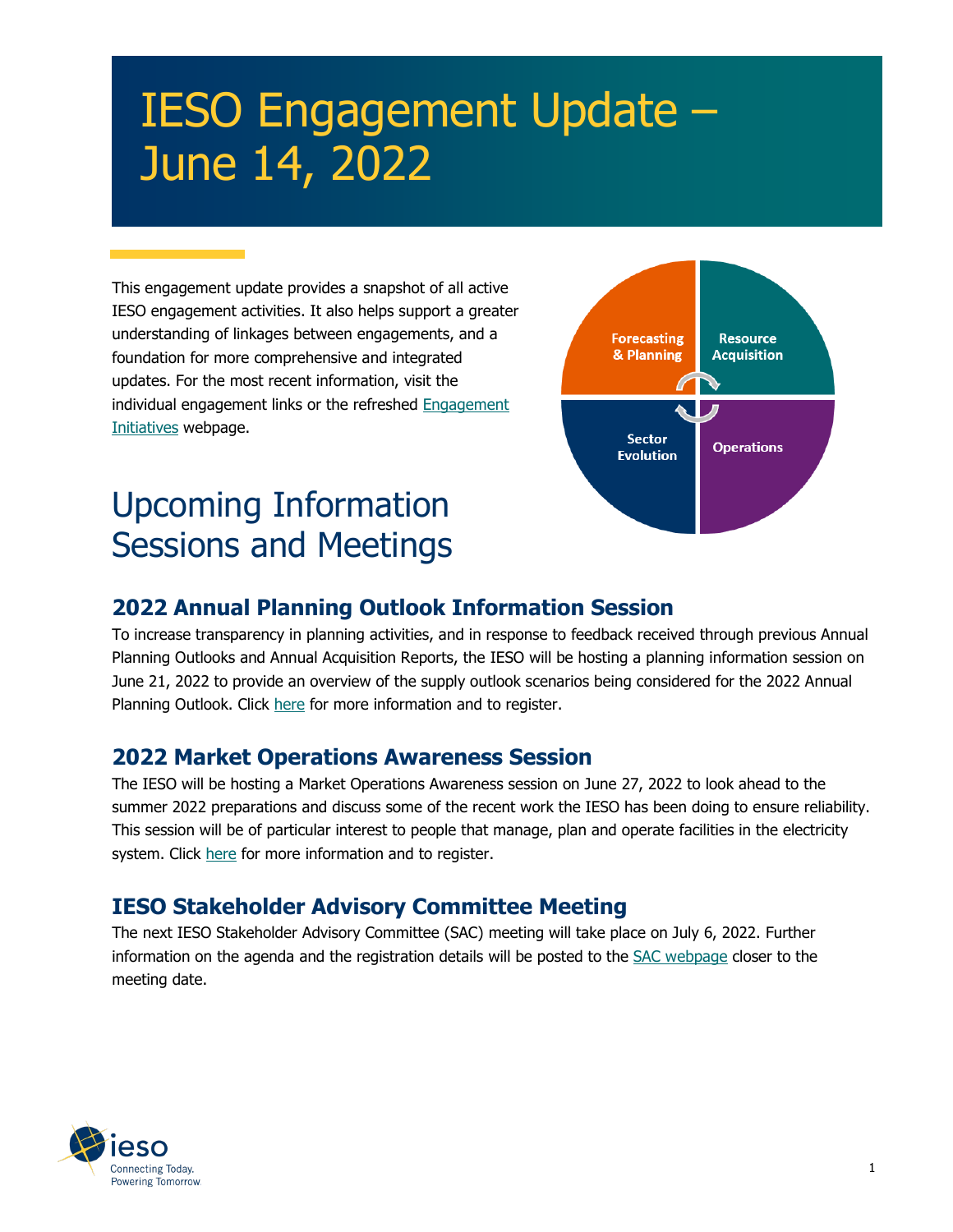# Forecasting and Planning

Engagements to support provincial and regional electricity planning over the next 20 years.

| <b>Active Engagement</b>                                                                                                                                                                                                                                                                                                                                                                                                                                  | <b>Current Status</b>                                                                                                                                                                                                                                                                                                                                                                                                                                                                                          | <b>Next Steps</b>                                                                                                                                                                                                                                                                |
|-----------------------------------------------------------------------------------------------------------------------------------------------------------------------------------------------------------------------------------------------------------------------------------------------------------------------------------------------------------------------------------------------------------------------------------------------------------|----------------------------------------------------------------------------------------------------------------------------------------------------------------------------------------------------------------------------------------------------------------------------------------------------------------------------------------------------------------------------------------------------------------------------------------------------------------------------------------------------------------|----------------------------------------------------------------------------------------------------------------------------------------------------------------------------------------------------------------------------------------------------------------------------------|
| <b>Bulk Planning - East Ontario</b><br>A bulk planning study is underway for<br>the Gatineau transmission corridor to<br>examine the transmission equipment<br>reaching end-of-life, assess the scope<br>of refurbishment and look at broader<br>reliability needs.<br>Engagement Lead: Sari Gerwitz<br>Related Active Engagements:<br>Formalizing the Integrated Bulk<br><b>System Planning Process</b><br>Regional Planning - Ottawa Area<br>Sub-Region | Webinars were held on April 13<br>$\bullet$<br>and 14 to provide an update and<br>seek input on the Gatineau<br>transmission corridor area<br>Four feedback submissions were<br>$\bullet$<br>received and have been posted to<br>the engagement webpage<br>One-on-one outreach discussions<br>$\bullet$<br>with municipalities are underway                                                                                                                                                                    | An IESO response to<br>$\bullet$<br>feedback document will be<br>posted in July<br>A webinar will be held in<br>$\bullet$<br>August to review the<br>feedback received and<br>present draft<br>recommendations<br>The final study is expected<br>$\bullet$<br>to be posted in Q3 |
| <b>Bulk Planning - Northeast Ontario</b><br>A bulk planning study is underway for<br>Northeast Ontario to address emerging<br>needs being driven by strong economic<br>growth and decarbonization initiatives.<br>Engagement Lead: Rouselle Gratela<br>Related Active Engagements:<br>Formalizing the Integrated Bulk<br><b>System Planning Process</b><br>Regional Planning - North & East<br>of Sudbury                                                 | A webinar was held on April 26 to<br>$\bullet$<br>seek feedback on key<br>considerations for the scope,<br>needs and potential solutions to<br>meet the future electricity needs<br>of Northeast Ontario<br>Six feedback submissions were<br>$\bullet$<br>received related to the potential<br>transmission reinforcements, non-<br>wires alternatives and<br>consideration of other major<br>prospective developments and<br>areas of needs; the submissions<br>have been posted to the<br>engagement webpage | An IESO response to<br>$\bullet$<br>feedback document will be<br>posted in July<br>A webinar will be held in<br>Q3 to provide an overview<br>of the options analysis and<br>seek input on draft<br>recommendations<br>The final study is expected<br>to be posted in Q3          |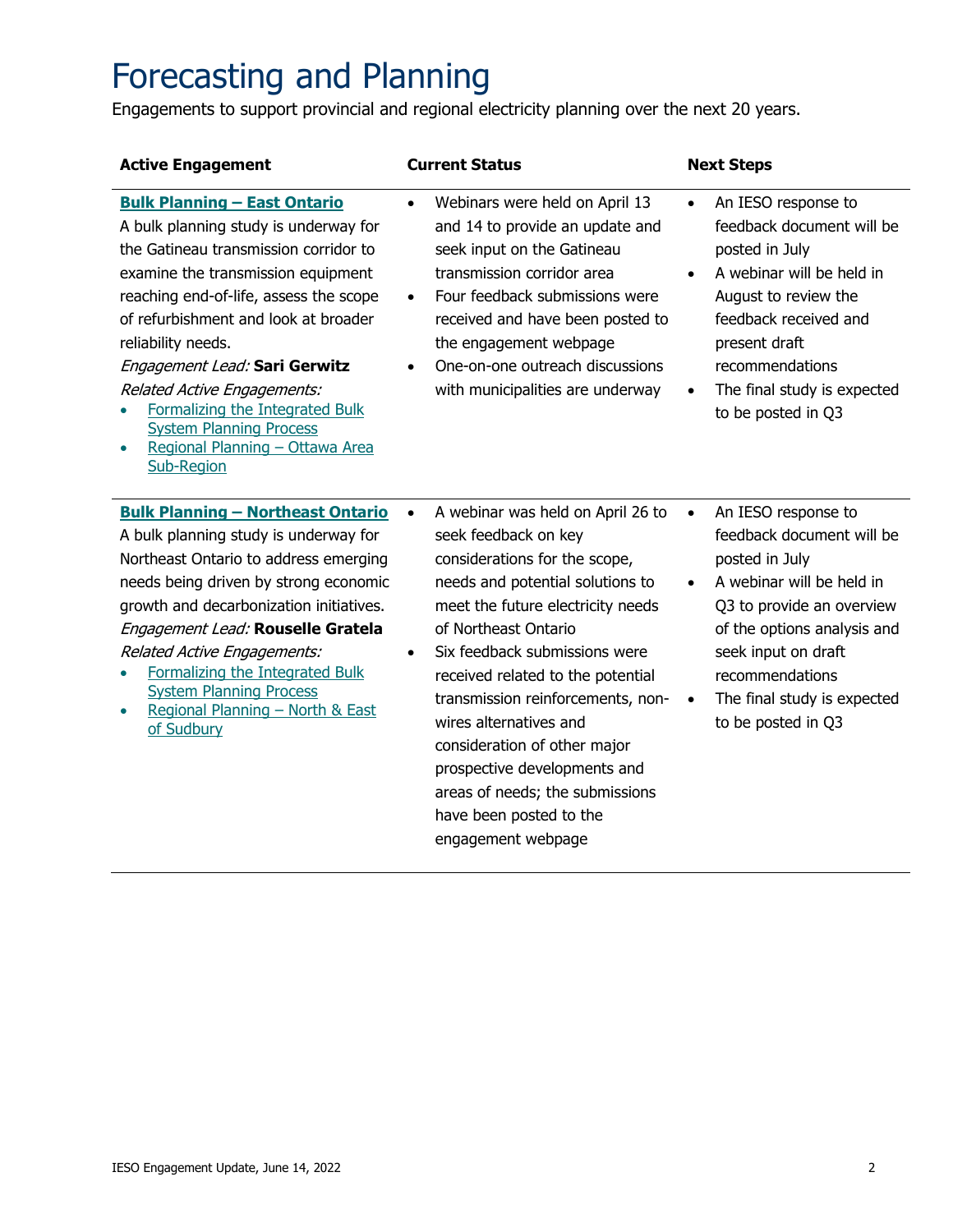| <b>Active Engagement</b>                                                                                                                                                                                                                                                                                                                                                                                  | <b>Current Status</b>                                                                                                                                                                                                                                                                                                                                                                                                 | <b>Next Steps</b>                                                                                                     |
|-----------------------------------------------------------------------------------------------------------------------------------------------------------------------------------------------------------------------------------------------------------------------------------------------------------------------------------------------------------------------------------------------------------|-----------------------------------------------------------------------------------------------------------------------------------------------------------------------------------------------------------------------------------------------------------------------------------------------------------------------------------------------------------------------------------------------------------------------|-----------------------------------------------------------------------------------------------------------------------|
| <b>Formalizing the Integrated Bulk</b><br><b>System Planning Process</b><br>The IESO is seeking feedback on the<br>design of a formal, integrated bulk<br>system planning process.<br>Engagement Lead: Colin Campbell<br>Related Active Engagements:<br>Development of an IESO<br><b>Competitive Transmission</b><br><b>Procurement Process</b><br><b>Resource Adequacy</b><br><b>Transmission Losses</b> | In late 2021, the IESO held a<br>$\bullet$<br>webinar to present the final high-<br>level design and process detail<br>and provided a progress update<br>on the regional planning process<br>review engagement completed in<br>May 2021<br>A response to feedback document<br>was posted earlier in the year<br>The formalized Bulk System<br>Planning Process is being<br>implemented as of the beginning<br>of 2022 | The IESO will post an<br>$\bullet$<br>engagement summary<br>report to conclude this<br>engagement                     |
| <b>Regional Planning - Barrie/</b><br><b>Innisfil</b><br>Regional electricity planning is<br>underway in this sub-region.<br>Engagement Lead: Sari Gerwitz<br>Related Active Engagements:<br><b>DER Roadmap</b><br>Formalizing the Integrated Bulk<br><b>System Planning Process</b><br>Regional Planning - South<br>Georgian Bay/Muskoka                                                                 | On May 26, the IESO posted the<br>$\bullet$<br>2022 Barrie/Innisfil Integrated<br>Regional Resource Plan (IRRP),<br>and the appendices will be<br>posted shortly<br>The IRRP and other engagement<br>$\bullet$<br>materials can continue to be<br>accessed on the engagement<br>webpage                                                                                                                               | This engagement has<br>$\bullet$<br>concluded                                                                         |
| <b>Regional Planning - Niagara</b><br>Regional electricity planning is<br>underway in this region.<br>Engagement Lead: Rouselle Gratela<br>Related Active Engagements:<br>Formalizing the Integrated Bulk<br><b>System Planning Process</b>                                                                                                                                                               | A second public webinar was<br>$\bullet$<br>held on April 28 to outline the<br>detailed needs and seek input<br>on the range of potential<br>solutions to be screened<br>Load profiles for the Beamsville<br>Transformer Station (Town of<br>Lincoln) and Crowland<br>Transformer Station (City of<br>Welland) have been posted to<br>the engagement webpage                                                          | Further outreach and<br>$\bullet$<br>engagement will be<br>undertaken in Q3 to<br>inform the draft<br>recommendations |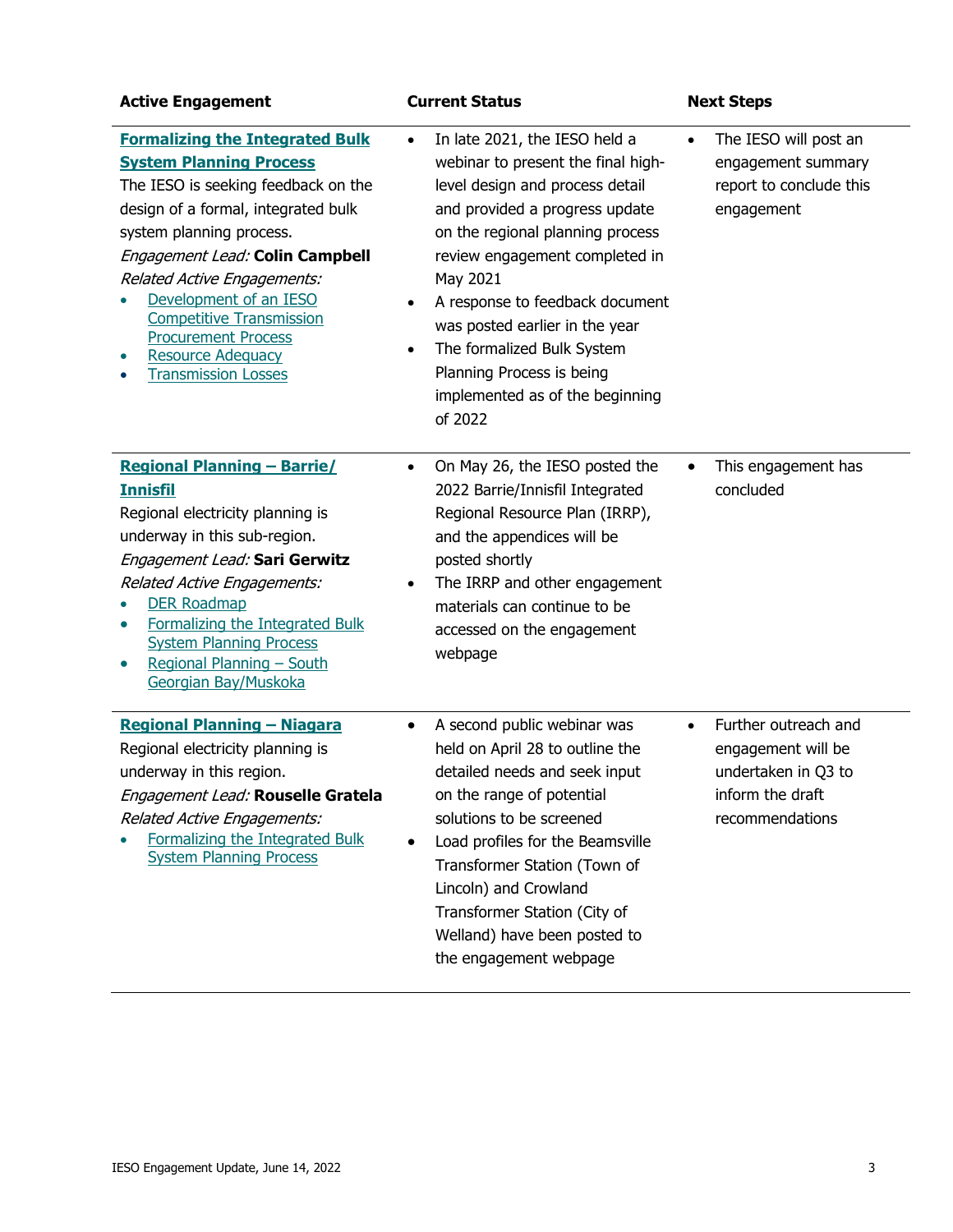| <b>Active Engagement</b>                                                                                                                                                                                                                                                                                                                   | <b>Current Status</b>                                                                                                                                                                                                                                                                                                                                                             | <b>Next Steps</b>                                                                                                                                      |
|--------------------------------------------------------------------------------------------------------------------------------------------------------------------------------------------------------------------------------------------------------------------------------------------------------------------------------------------|-----------------------------------------------------------------------------------------------------------------------------------------------------------------------------------------------------------------------------------------------------------------------------------------------------------------------------------------------------------------------------------|--------------------------------------------------------------------------------------------------------------------------------------------------------|
| <b>Regional Planning - North &amp; East</b><br>of Sudbury<br>Regional electricity planning is<br>underway in this region.<br>Engagement Lead: Rouselle Gratela<br>Related Active Engagements:<br>Formalizing the Integrated Bulk<br><b>System Planning Process</b><br>Bulk Planning - Northeast Ontario                                    | A webinar was held on March 31<br>to seek input on the draft<br>electricity demand forecast and<br>engagement plan<br>One feedback submission was<br>$\bullet$<br>received and has been posted to<br>the engagement page, along with<br>the IESO's response to feedback<br>document<br>The IESO has posted a detailed<br>electricity demand forecast to the<br>engagement webpage | Further outreach and<br>$\bullet$<br>engagement to be<br>undertaken in Q3 to<br>inform the detailed study<br>of needs and potential<br>options         |
| <b>Regional Planning - Northwest</b><br>Regional electricity planning is<br>underway in this region.<br>Engagement Lead: Susan Harrison<br>Related Active Engagements:<br>Formalizing the Integrated Bulk<br><b>System Planning Process</b><br><b>Resource Adequacy</b>                                                                    | A webinar was held on April 25 to<br>provide an overview of the<br>demand forecast and seek input<br>on options to meet identified<br>needs for this region; an update<br>was also provided on the<br>Waasigan Transmission Project<br>Eight feedback submissions were<br>$\bullet$<br>received and have been posted to<br>the engagement webpage                                 | An IESO response to<br>$\bullet$<br>feedback document will be<br>posted<br>Further engagement and<br>$\bullet$<br>outreach will be<br>undertaken in Q3 |
| Regional Planning - Ottawa Area<br><b>Sub-Region</b><br>Regional electricity planning is<br>underway in this region.<br>Engagement Lead: Sari Gerwitz<br>Related Active Engagements:<br><b>Bulk Planning - East Ontario</b><br>Formalizing the Integrated Bulk<br><b>System Planning Process</b><br><b>Gas Phase-Out Impact Assessment</b> | An Integrated Regional Resource<br>$\bullet$<br>Plan (IRRP) was completed in<br>February 2020 for this sub-region<br>The plan recommended additional<br>studies to address the identified<br>needs that extend beyond the 20-<br>year IRRP outlook                                                                                                                                | Communications and<br>$\bullet$<br>outreach are targeted for<br>Q3 2022                                                                                |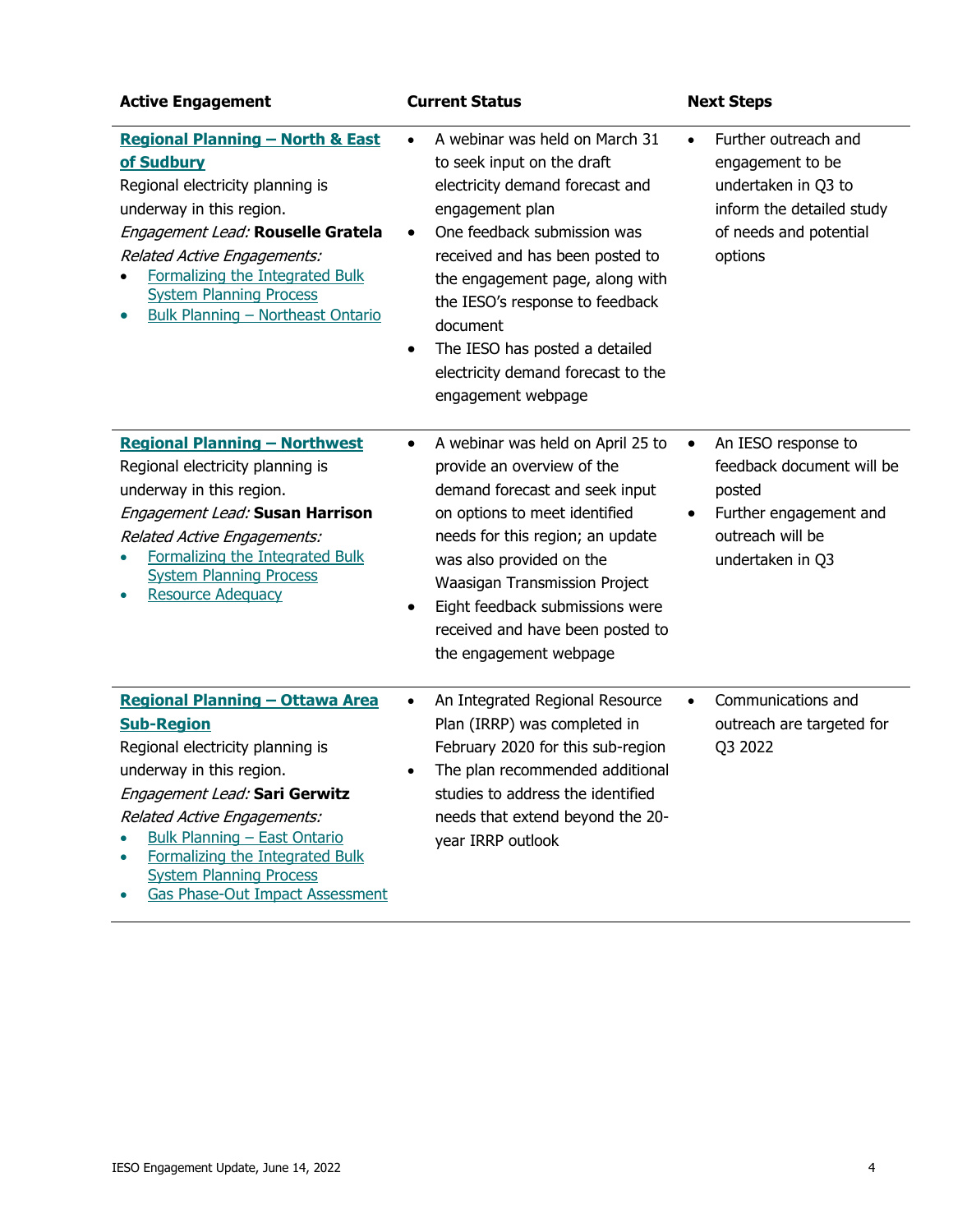| <b>Active Engagement</b>                                                                                                                                                                                                                                                                                                                                                                                                                                                                  | <b>Current Status</b>                                                                                                                                                                                                                                                                              | <b>Next Steps</b>                                                                                                                                                                                                                                          |
|-------------------------------------------------------------------------------------------------------------------------------------------------------------------------------------------------------------------------------------------------------------------------------------------------------------------------------------------------------------------------------------------------------------------------------------------------------------------------------------------|----------------------------------------------------------------------------------------------------------------------------------------------------------------------------------------------------------------------------------------------------------------------------------------------------|------------------------------------------------------------------------------------------------------------------------------------------------------------------------------------------------------------------------------------------------------------|
| <b>Regional Planning - Parry</b><br><b>Sound/Muskoka</b><br>Regional electricity planning is<br>underway in this sub-region.<br>Engagement Lead: Sari Gerwitz<br>Related Active Engagements:<br><b>DER Roadmap</b><br>Formalizing the Integrated Bulk<br><b>System Planning Process</b><br>Regional Planning - South<br>Georgian Bay/Muskoka                                                                                                                                              | On May 26, the IESO posted the<br>$\bullet$<br>2022 Parry Sound/Muskoka<br><b>Integrated Regional Resource</b><br>Plan (IRRP), and the appendices<br>will be posted shortly<br>The plan and other engagement<br>$\bullet$<br>materials can continue to be<br>accessed on the engagement<br>webpage | This engagement has<br>$\bullet$<br>concluded                                                                                                                                                                                                              |
| <b>Regional Planning - Renfrew</b><br>Regional electricity planning is<br>underway in this region.<br>Engagement Lead: Sari Gerwitz<br>Related Active Engagements:<br><b>Bulk Planning - East Ontario</b><br>Formalizing the Integrated Bulk<br><b>System Planning Process</b>                                                                                                                                                                                                            | Further outreach and<br>$\bullet$<br>engagement review the size and<br>timing of potential growth in the<br>area to inform the development<br>of options<br>On May 20, an electricity demand<br>forecast was posted for the<br>Renfrew Region                                                      | A webinar will be held in<br>$\bullet$<br>July to seek input on the<br>options under<br>consideration                                                                                                                                                      |
| <b>Transmission Losses</b><br>This engagement will review IESO and<br>Hydro One's practices on how<br>transmission losses are considered in<br>planning and operation of the system,<br>a comparison of these practices to<br>those used in other jurisdictions, and<br>seek stakeholder feedback on potential<br>improvements to these practices.<br>Engagement Lead: Colin Campbell<br>Related Active Engagements:<br>Formalizing the Integrated Bulk<br><b>System Planning Process</b> | The IESO posted a draft<br>$\bullet$<br>transmission losses guideline<br>document in July 2021 for<br>stakeholder review and feedback<br>Two feedback submissions were<br>$\bullet$<br>received and the IESO is<br>developing a response to<br>feedback                                            | An IESO response to<br>$\bullet$<br>feedback document will be<br>posted in Q2 and a<br>webinar will be held, as<br>required<br>Changes will be made to<br>$\bullet$<br>the guideline document,<br>the IESO will post the final<br>and close the engagement |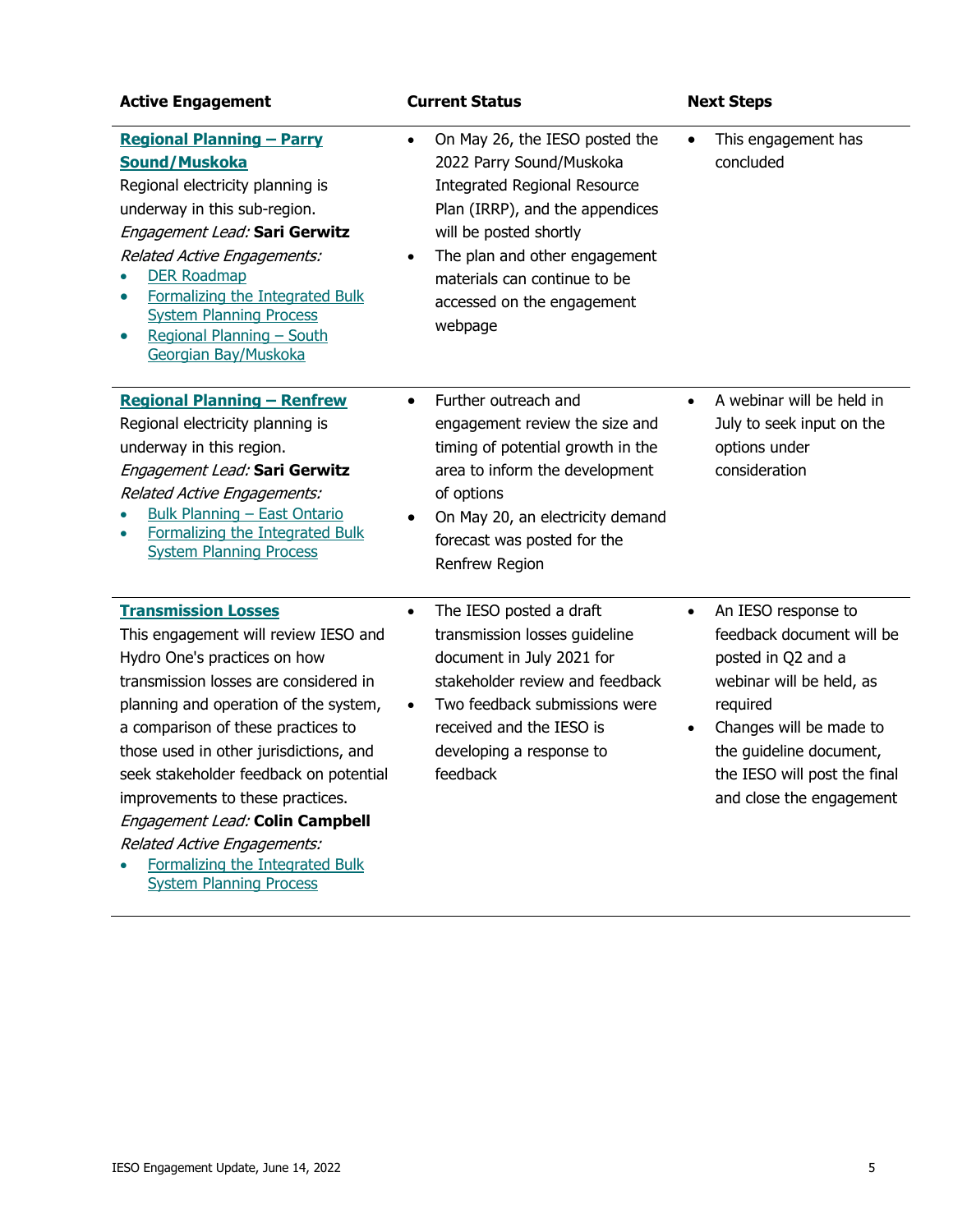## Resource Acquisition

Engagements to ensure we have the tools and processes to acquire the resources we need to maintain a reliable and efficient system.

| <b>Active Engagement</b>                                                                                                                                                                                                                                                                                                                                                                                                                                                                                                                                                                                                                        | <b>Current Status</b>                                                                                                                                                                                                                                                                                                                                                                                                                                                                                                     | <b>Next Steps</b>                                                                                                                                                                                                                                                                                                   |
|-------------------------------------------------------------------------------------------------------------------------------------------------------------------------------------------------------------------------------------------------------------------------------------------------------------------------------------------------------------------------------------------------------------------------------------------------------------------------------------------------------------------------------------------------------------------------------------------------------------------------------------------------|---------------------------------------------------------------------------------------------------------------------------------------------------------------------------------------------------------------------------------------------------------------------------------------------------------------------------------------------------------------------------------------------------------------------------------------------------------------------------------------------------------------------------|---------------------------------------------------------------------------------------------------------------------------------------------------------------------------------------------------------------------------------------------------------------------------------------------------------------------|
| <b>Development of an IESO</b><br><b>Competitive Transmission</b><br><b>Procurement Process</b><br>The IESO is seeking feedback to aid in<br>the development of a competitive<br>transmission procurement process.<br>Engagement Lead: TBD<br>Related Active Engagements:<br>Formalizing the Integrated Bulk<br><b>System Planning Process</b>                                                                                                                                                                                                                                                                                                   | This engagement was put on<br>$\bullet$<br>hold and IESO is currently<br>determining the next steps<br>associated with this initiative                                                                                                                                                                                                                                                                                                                                                                                    |                                                                                                                                                                                                                                                                                                                     |
| <b>Distributed Energy Resources (DER)</b><br><b>Market Vision and Design Project</b><br>The IESO is seeking feedback from<br>stakeholders on how to cost-effectively<br>enhance the value DERs can provide to<br>Ontario's electricity system by expanding<br>participation in the wholesale markets.<br>Engagement Lead: Colin Campbell<br>Related Active Engagements:<br><b>DER Potential Study</b><br><b>DER Roadmap</b><br>$\bullet$<br><b>Enabling Resources Program</b><br>$\bullet$<br><b>Hybrid Integration Project</b><br>$\bullet$<br><b>Innovation and Sector Evolution</b><br><b>White Paper Series</b><br><b>Resource Adequacy</b> | An engagement webinar was<br>$\bullet$<br>held on January 26 where the<br>IESO provided the feedback<br>received and timelines and<br>deliverables for the project<br>The meeting also included a<br>$\bullet$<br>presentation from the Electric<br>Power Research Institute<br>(EPRI) on how U.S.<br>jurisdictions are complying<br>with FERC Order 2222<br>Two feedback submissions<br>$\bullet$<br>were received and have been<br>posted to the engagement<br>webpage along with a<br>response to feedback<br>document | A webinar is being held on<br>$\bullet$<br>June 22 to discuss the<br>stakeholder feedback<br>received following the<br>January meeting, present<br>criteria by which options for<br>answering the Phase I<br>questions will be assessed,<br>and present the initial set of<br>options for the Foundational<br>model |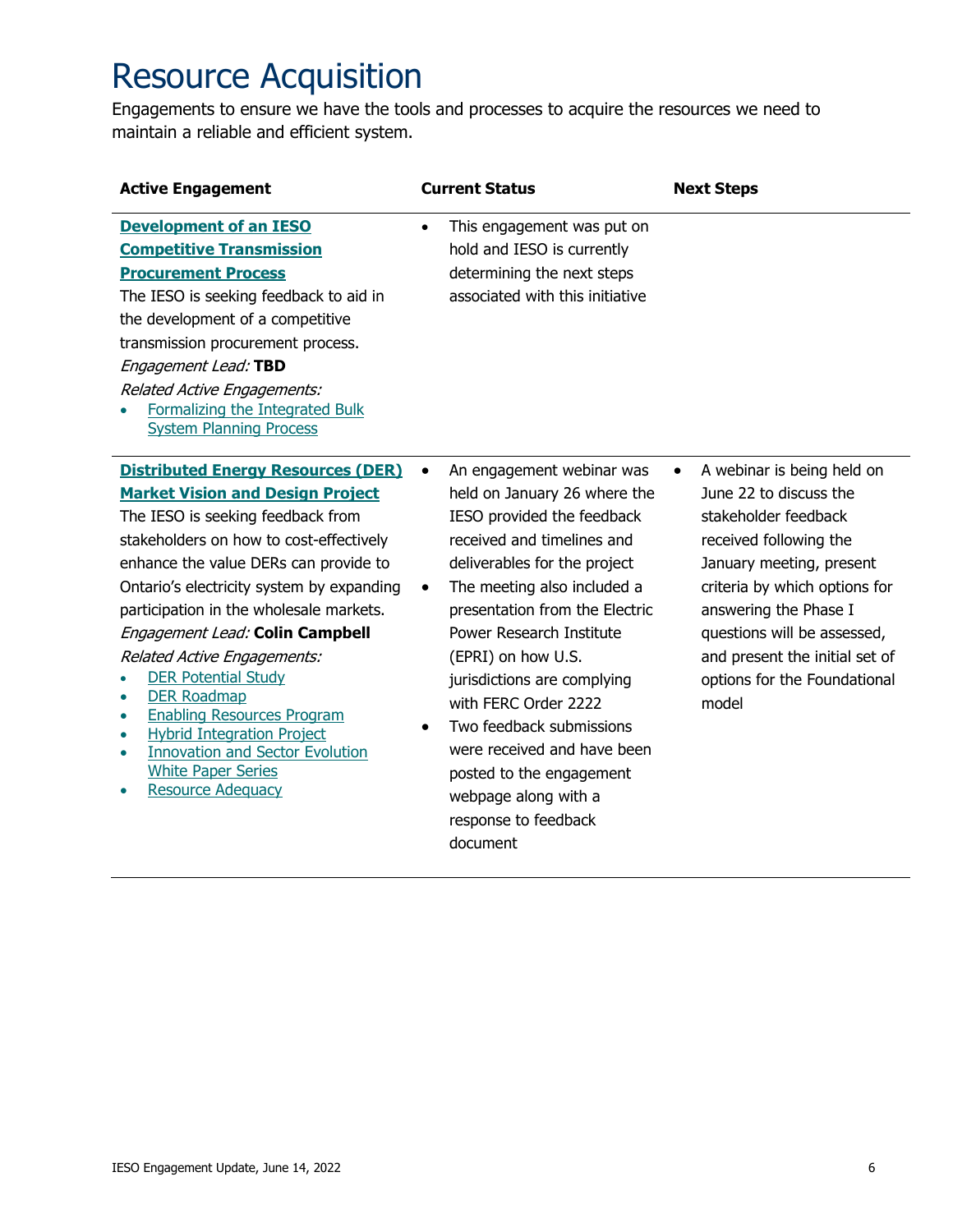#### **Active Engagement Current Status Next Steps**

### **[Distributed Energy Resources \(DER\)](https://www.ieso.ca/en/Sector-Participants/Engagement-Initiatives/Engagements/DER-Potential-Study) [Potential Study](https://www.ieso.ca/en/Sector-Participants/Engagement-Initiatives/Engagements/DER-Potential-Study)**

To help inform our path forward in enabling DERs, the IESO has commissioned a DER Potential Study. The primary objectives of the study are to determine the types and volumes of DERs that exist and can be expected to emerge in Ontario over a 10-year timeframe, as well as identify the potential for these resources to provide wholesale electricity services.

### Engagement Lead: **Colin Campbell** Related Active Engagements:

- [DER Market Vision & Design Project](https://www.ieso.ca/en/Sector-Participants/Engagement-Initiatives/Engagements/Distributed-Energy-Resources-Market-Vision-and-Design-Project)
- [DER Roadmap](https://www.ieso.ca/en/Sector-Participants/Engagement-Initiatives/Engagements/Distributed-Energy-Resources-Roadmap)
- [Enabling Resources Program](https://www.ieso.ca/en/Sector-Participants/Engagement-Initiatives/Engagements/Enabling-Resources-Program)
- [Hybrid Integration Project](https://www.ieso.ca/en/Sector-Participants/Engagement-Initiatives/Engagements/Hybrid-Integration-Project)
- Innovation and Sector Evolution [White Paper Series](https://www.ieso.ca/Sector-Participants/Engagement-Initiatives/Engagements/Innovation-and-Sector-Evolution-White-Paper-Series)
- [Resource Adequacy](https://www.ieso.ca/Sector-Participants/Engagement-Initiatives/Engagements/Resource-Adequacy-Engagement)

### **[Distributed Energy Resources \(DER\)](https://www.ieso.ca/en/Sector-Participants/Engagement-Initiatives/Engagements/Distributed-Energy-Resources-Roadmap)  [Roadmap](https://www.ieso.ca/en/Sector-Participants/Engagement-Initiatives/Engagements/Distributed-Energy-Resources-Roadmap)**

The IESO is seeking feedback on the development of a roadmap to set out approaches and expected timing for enhancing DER participation in the IESOadministered markets for the products/services they are technically capable of providing.

#### Engagement Lead: **Colin Campbell** Related Active Engagements:

- [DER Market Vision & Design Project](https://www.ieso.ca/en/Sector-Participants/Engagement-Initiatives/Engagements/Distributed-Energy-Resources-Market-Vision-and-Design-Project)
- [DER Potential Study](https://www.ieso.ca/en/Sector-Participants/Engagement-Initiatives/Engagements/DER-Potential-Study)
- [Enabling Resources](https://www.ieso.ca/en/Sector-Participants/Engagement-Initiatives/Engagements/Enabling-Resources-Program) Program
- [Hybrid Integration Project](https://www.ieso.ca/en/Sector-Participants/Engagement-Initiatives/Engagements/Hybrid-Integration-Project)
- **IESO York Region Non-Wires** [Alternatives Demonstration Project](https://www.ieso.ca/en/Sector-Participants/Engagement-Initiatives/Engagements/IESO-York-Region-Non-Wires-Alternatives-Demonstration-Project)
- [Resource Adequacy](https://www.ieso.ca/en/Sector-Participants/Engagement-Initiatives/Engagements/Resource-Adequacy-Engagement)
- An engagement webinar was held on November 23 to present the draft Detailed Project Plan and describe the key components of the study, including inputs, methodology, scenarios and the underlying assumptions; a summary of feedback from the September webinar was also presented, along with the IESO's responses
- Four feedback submissions were received and have been posted to the engagement webpage
- A webinar is being held on June 22 where the IESO and the consultant will present the final results of the province-wide Distributed Energy Resources Potential Study, along with insights, recommendations, and next steps on how the results will be utilized

- The [DER Roadmap](https://www.ieso.ca/en/Get-Involved/Innovation/DER-Roadmap) was posted in December, 2021
- The IESO and Ontario Energy Board (OEB) held another joint engagement meeting on April 13 with an updated list, action items, and progress updates on cross-cutting issues
- Two feedback submissions were received and have been posted to the engagement webpage
- The second meeting of the Transmission-Distribution Working Group took place on May 16 (see separate engagement update)
- An IESO response to feedback document will be posted
- The next meeting of the Transmission-Distribution Working Group will be held on June 29 (see separate engagement update)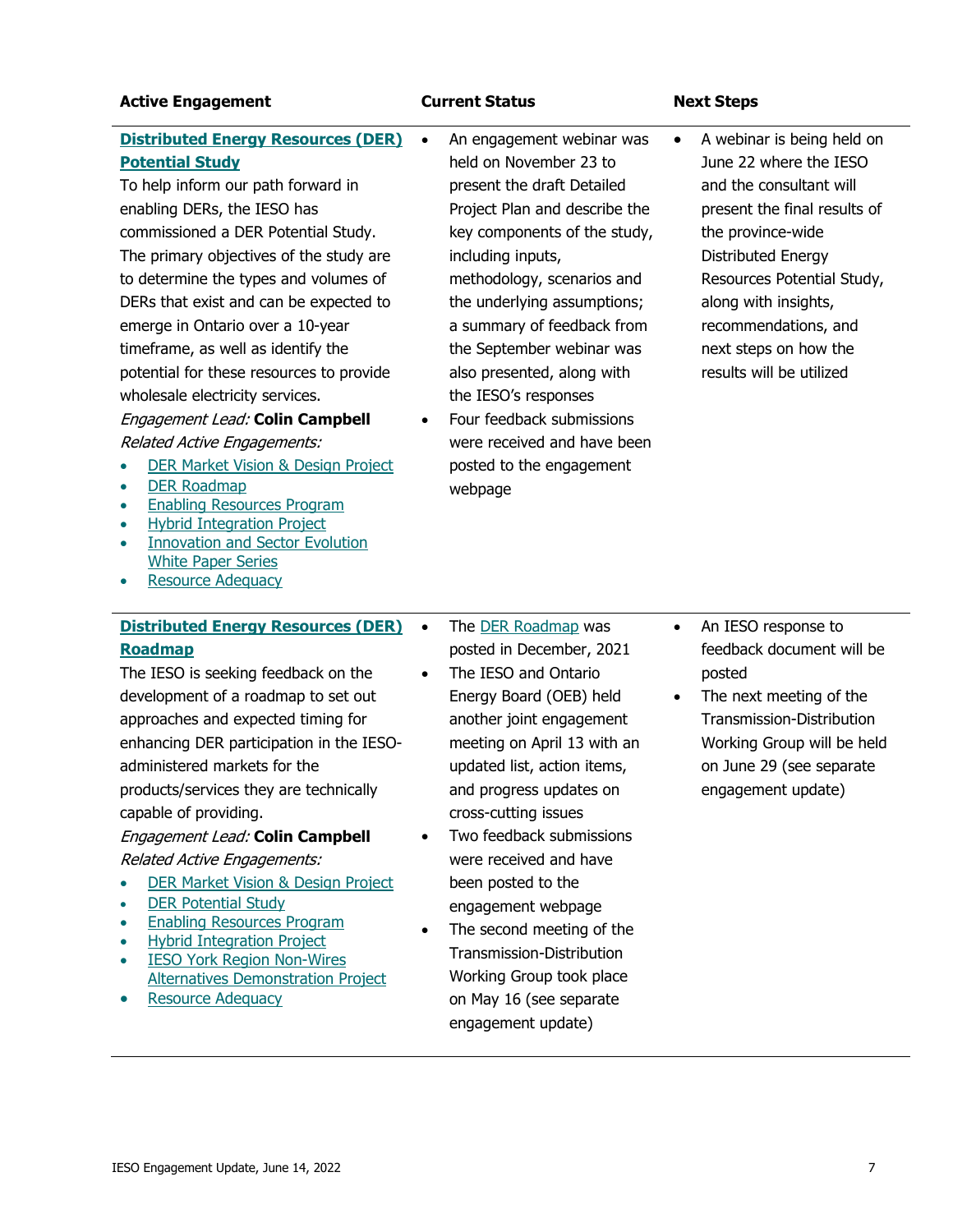#### **Active Engagement Current Status Next Steps**

#### **[Enabling Resources Program](https://www.ieso.ca/en/Sector-Participants/Engagement-Initiatives/Engagements/Enabling-Resources-Program)**

The IESO is seeking feedback on the development of an integrated plan that will outline the sequencing, timing and scope of activities to be undertaken by the IESO to enable existing resources to provide electricity system services in the renewed Ontario wholesale market that they cannot, or cannot fully, currently provide.

Engagement Lead: **Colin Campbell** Related Active Engagements:

- [DER Market Vision](https://www.ieso.ca/en/Sector-Participants/Engagement-Initiatives/Engagements/Distributed-Energy-Resources-Market-Vision-and-Design-Project) & Design Project
- [DER Potential Study](https://www.ieso.ca/en/Sector-Participants/Engagement-Initiatives/Engagements/DER-Potential-Study)
- [DER Roadmap](https://www.ieso.ca/en/Sector-Participants/Engagement-Initiatives/Engagements/Distributed-Energy-Resources-Roadmap)
- [Hybrid Integration Project](https://www.ieso.ca/en/Sector-Participants/Engagement-Initiatives/Engagements/Hybrid-Integration-Project)
- Innovation and Sector Evolution [White Paper Series](https://www.ieso.ca/Sector-Participants/Engagement-Initiatives/Engagements/Innovation-and-Sector-Evolution-White-Paper-Series)
- [Resource Adequacy](https://www.ieso.ca/Sector-Participants/Engagement-Initiatives/Engagements/Resource-Adequacy-Engagement)

### **[Hybrid Integration Project](https://www.ieso.ca/en/Sector-Participants/Engagement-Initiatives/Engagements/Hybrid-Integration-Project)**

• An engagement meeting was held on December 16 to present and discuss the Enabling Resources Work Plan outlining the timing and scope of work it will undertake to further integrate emerging resources in the IESO-Administered Markets, including hybrid generationstorage, storage and

Distributed Energy Resources

- The IESO will post a summary report for this engagement
- This engagement has concluded

- A webinar was held on April 22 to discuss feedback from the February meeting, and to review the final design with stakeholders, in advance of the Long-Term RFQ/RFP deadlines, followed by publishing of the design document in Q2 2022
- Three feedback submissions were received and have been posted to the engagement webpage

• An IESO response to feedback document will be posted

The IESO is seeking feedback on the development of participation model(s) to enable hybrid resources in the IESOadministered markets and have the capability to support Ontario's future system needs. The changes will be implemented after the implementation of the Market Renewal Project. Engagement Lead: **Colin Campbell** Related Active Engagements:

- [DER Market Vision & Design Project](https://www.ieso.ca/en/Sector-Participants/Engagement-Initiatives/Engagements/Distributed-Energy-Resources-Market-Vision-and-Design-Project)
- [DER Potential Study](https://www.ieso.ca/en/Sector-Participants/Engagement-Initiatives/Engagements/DER-Potential-Study)
- [DER Roadmap](https://www.ieso.ca/en/Sector-Participants/Engagement-Initiatives/Engagements/Distributed-Energy-Resources-Roadmap)
- [Enabling Resources](https://www.ieso.ca/en/Sector-Participants/Engagement-Initiatives/Engagements/Enabling-Resources-Program) Program
- [Innovation and Sector Evolution](https://www.ieso.ca/Sector-Participants/Engagement-Initiatives/Engagements/Innovation-and-Sector-Evolution-White-Paper-Series)  [White Paper Series](https://www.ieso.ca/Sector-Participants/Engagement-Initiatives/Engagements/Innovation-and-Sector-Evolution-White-Paper-Series)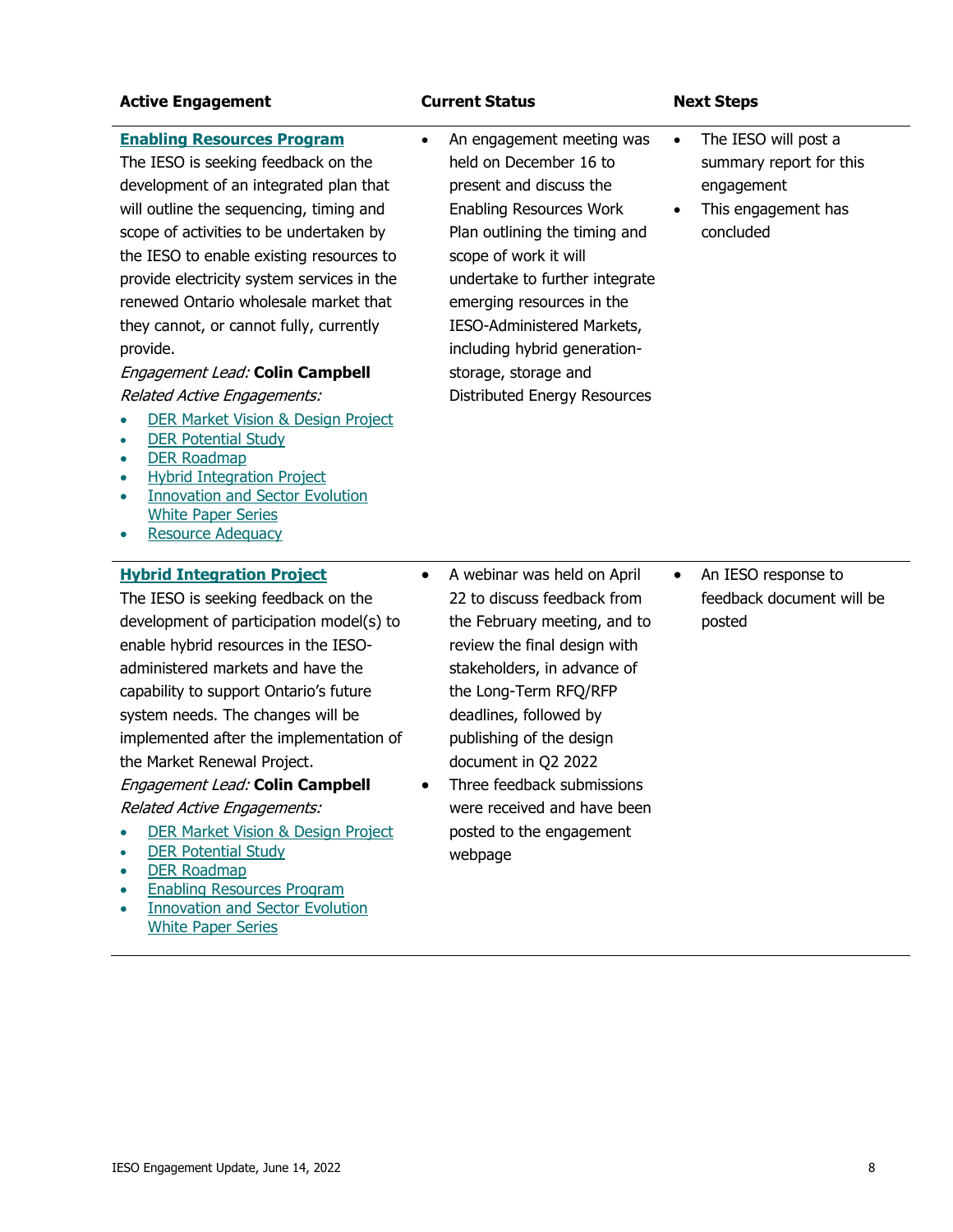| <b>Active Engagement</b>                                                                                                                                                                                                                                                                                                                                                                                                                                                                                                                                                                                     | <b>Current Status</b>                                                                                                                                                                                                                                                                                                                                                                                        | <b>Next Steps</b>                                                                                                                                                                                                                                                                                                                                                                                                                                     |
|--------------------------------------------------------------------------------------------------------------------------------------------------------------------------------------------------------------------------------------------------------------------------------------------------------------------------------------------------------------------------------------------------------------------------------------------------------------------------------------------------------------------------------------------------------------------------------------------------------------|--------------------------------------------------------------------------------------------------------------------------------------------------------------------------------------------------------------------------------------------------------------------------------------------------------------------------------------------------------------------------------------------------------------|-------------------------------------------------------------------------------------------------------------------------------------------------------------------------------------------------------------------------------------------------------------------------------------------------------------------------------------------------------------------------------------------------------------------------------------------------------|
| <b>Long-Term RFP</b><br>The IESO is engaging stakeholders on<br>the development of a Long-Term RFP<br>(LT RFP) that will seek resources that<br>can be in service between 2026 and<br>2028 to address global and regional<br>needs.<br>Engagement Lead: Colin Campbell<br>Related Active Engagements:<br><b>Resource Adequacy</b><br><b>Hybrid Integration Project</b><br>Market Renewal Program (MRP)<br>Implementation                                                                                                                                                                                     | The final LT1 RFQ was<br>$\bullet$<br>published on June 3<br>A webinar was held on June 9<br>$\bullet$<br>to discuss key design<br>considerations for the<br>upcoming LT1 RFP and<br>Contract, and to provide an<br>overview of additional<br>procurements, namely the<br>Expedited procurement, the<br>Same Technology Expansions<br>and Uprates process and the<br>Forward Capacity Auction                | Feedback on the June 9<br>$\bullet$<br>webinar is due by June 20<br>The IESO will be reporting<br>$\bullet$<br>back to the government on<br>feedback received and<br>design considerations in July                                                                                                                                                                                                                                                    |
| <b>Resource Adequacy</b><br>The IESO is engaging stakeholders to<br>further develop a long-term competitive<br>strategy to meet Ontario's resource<br>adequacy needs reliably and cost-<br>effectively while recognizing the unique<br>needs of different resources.<br>Engagement Lead: Jason Grbavac<br>Related Active Engagements:<br><b>DER Market Vision &amp; Design Project</b><br><b>DER Potential Study</b><br>$\bullet$<br><b>DER Roadmap</b><br>$\bullet$<br><b>Enabling Resources Program</b><br>$\bullet$<br>Formalizing the Integrated Bulk<br><b>System Planning Process</b><br>Long-Term RFP | Enhancements to future<br>$\bullet$<br>Capacity Auctions will be<br>engaged on in Q3 and Q4<br>Enhancements to the 2022<br>Capacity Auction, which<br>include proposed<br>amendments to the existing<br>IESO Market Rules, were<br>discussed at the June<br><b>Technical Panel meeting</b><br>where a majority of members<br>voted not to recommend a<br>market rule amendment<br>proposal to the IESO Board | A webinar will be held for<br>$\bullet$<br>the small hydro program on<br>June 22 to provide an<br>overview of the feedback<br>received from the previous<br>engagement meetings and<br>direct facility discussions,<br>including the evolved design<br>considerations<br>Information from this<br>$\bullet$<br>engagement session will<br>include reference to the final<br>design recommendations<br>which will be shared with<br>government in July |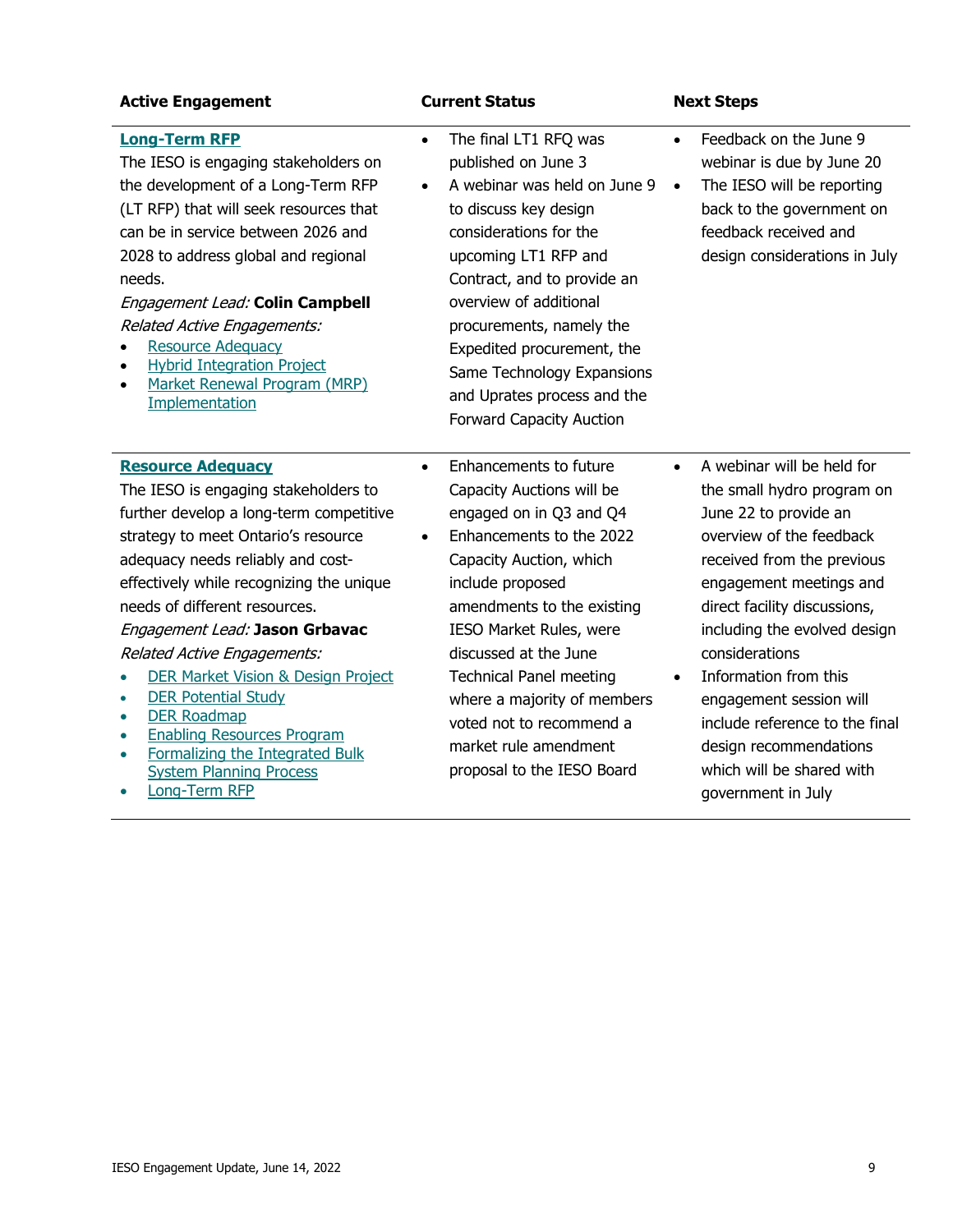# **Operations**

Engagements to ensure that Ontario's electricity resources are operating reliably within the IESOadministered market, while also undertaking continuous market improvements.

| <b>Active Engagement</b>                                                                                                                                                                                                                                                                                                                                                                                                                                                                                                                            | <b>Current Status</b>                                                                                                                                                                                                                                                                           | <b>Next Steps</b>                                                                                                                   |
|-----------------------------------------------------------------------------------------------------------------------------------------------------------------------------------------------------------------------------------------------------------------------------------------------------------------------------------------------------------------------------------------------------------------------------------------------------------------------------------------------------------------------------------------------------|-------------------------------------------------------------------------------------------------------------------------------------------------------------------------------------------------------------------------------------------------------------------------------------------------|-------------------------------------------------------------------------------------------------------------------------------------|
| <b>Adjustments to Intertie Flow</b><br><b>Limits</b><br>The IESO is proposing to add clarifying<br>language to the market rules specifying<br>when internal transmission constraints<br>will be considered by the IESO in<br>setting intertie flow limits.<br>Engagement Lead: Jason Grbavac<br>Related Active Engagements:<br>N/A                                                                                                                                                                                                                  | <b>IESO Market Rule</b><br>$\bullet$<br>amendments for the<br>Adjustments to Intertie Flow<br>Limits are required and are<br>currently being reviewed by<br>the IESO Technical Panel<br>The proposed market rule<br>$\bullet$<br>amendment was posted for<br>stakeholder comment until<br>May 2 | The vote to recommend to<br>$\bullet$<br>the IESO Board of Directors<br>is scheduled for the July<br><b>Technical Panel meeting</b> |
| <b>Cost Recovery for Integrating</b><br><b>System Changes</b><br>This engagement will seek input from<br>stakeholders on how to recover costs<br>from customers for requested services<br>performed by the IESO and the<br>proposed phase-in strategy. The<br>initiative will seek to bring greater<br>alignment between the costs of the<br>service and the customer initiating the<br>request, as opposed to recovering these<br>costs volumetrically from all consumers.<br>Engagement Lead: Jason Grbavac<br>Related Active Engagements:<br>N/A | An IESO response to feedback<br>$\bullet$<br>was posted on September 30<br>based on the feedback<br>received from the July 2021<br>webinar                                                                                                                                                      | An update on the next<br>$\bullet$<br>steps for this engagement<br>will be provided in July                                         |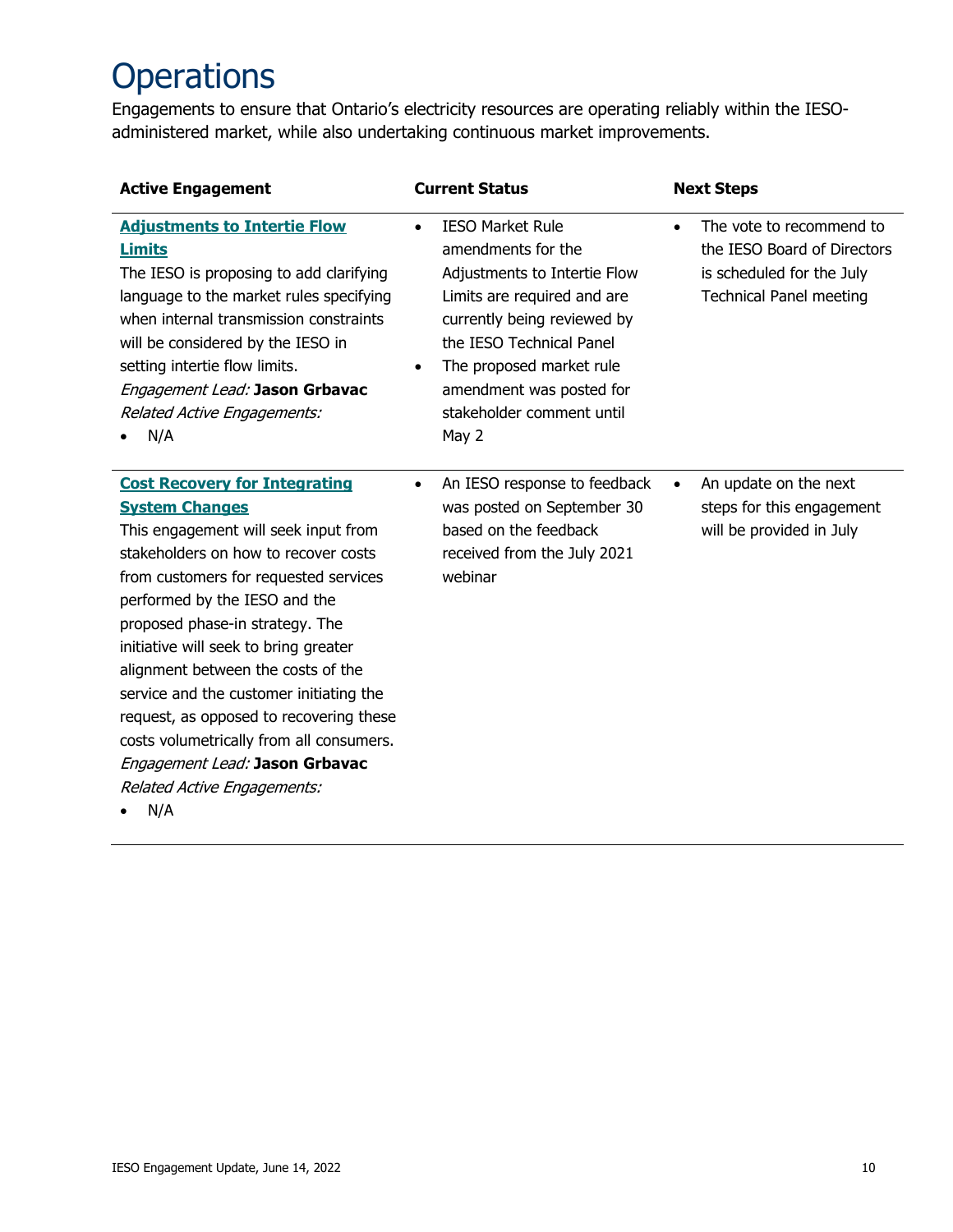| <b>Active Engagement</b>                                                                                                                                                                                                                                                                                                                                                                                                                                | <b>Current Status</b>                                                                                                                                                                                                                                                                                                                                                                                            | <b>Next Steps</b>                                                                                                                                                     |
|---------------------------------------------------------------------------------------------------------------------------------------------------------------------------------------------------------------------------------------------------------------------------------------------------------------------------------------------------------------------------------------------------------------------------------------------------------|------------------------------------------------------------------------------------------------------------------------------------------------------------------------------------------------------------------------------------------------------------------------------------------------------------------------------------------------------------------------------------------------------------------|-----------------------------------------------------------------------------------------------------------------------------------------------------------------------|
| <b>Improving Accessibility of</b><br><b>Operating Reserve</b><br>The IESO is seeking feedback on an<br>issue related to the Operating Reserve<br>(OR), whereby the amount of OR<br>scheduled is not fully accessible.<br>Engagement Lead: Colin Campbell<br>Related Active Engagements:<br>N/A                                                                                                                                                          | A webinar was held on March<br>$\bullet$<br>25 to provide an overview of<br>an Operating Reserve issue<br>that the IESO is experiencing<br>and discuss changes to<br>previously proposed solutions<br>and associated modifications<br>to the Market Rules<br>Two feedback submissions<br>were received and have been<br>posted to the engagement<br>page, along with an IESO<br>response to feedback<br>document | At the June Technical Panel<br>$\bullet$<br>meeting, the members<br>voted unanimously to<br>recommend a market rule<br>amendment proposal to the<br><b>IESO Board</b> |
| <b>Improving Awareness of System</b><br><b>Operating Conditions</b><br>The IESO informs stakeholders of<br>system operating conditions through<br>advisory notices and operating states.<br>This engagement will review what the<br>IESO communicates to stakeholders<br>through these channels with the goal<br>being to improve awareness of system<br>operating conditions.<br>Engagement Lead: Trisha Hickson<br>Related Active Engagements:<br>N/A | The Technical Panel voted to<br>$\bullet$<br>recommend the proposed<br>market rule amendment MR-<br>00470-R00 to the IESO Board<br>of Directors with a proposed<br>effective date of June 27, 2022<br>These amendments will be<br>$\bullet$<br>applicable for the December<br>2022 pre-auction and<br>obligation periods<br>No further engagement is<br>$\bullet$<br>required                                    | The IESO will post a<br>$\bullet$<br>summary report for this<br>engagement<br>This engagement has<br>concluded                                                        |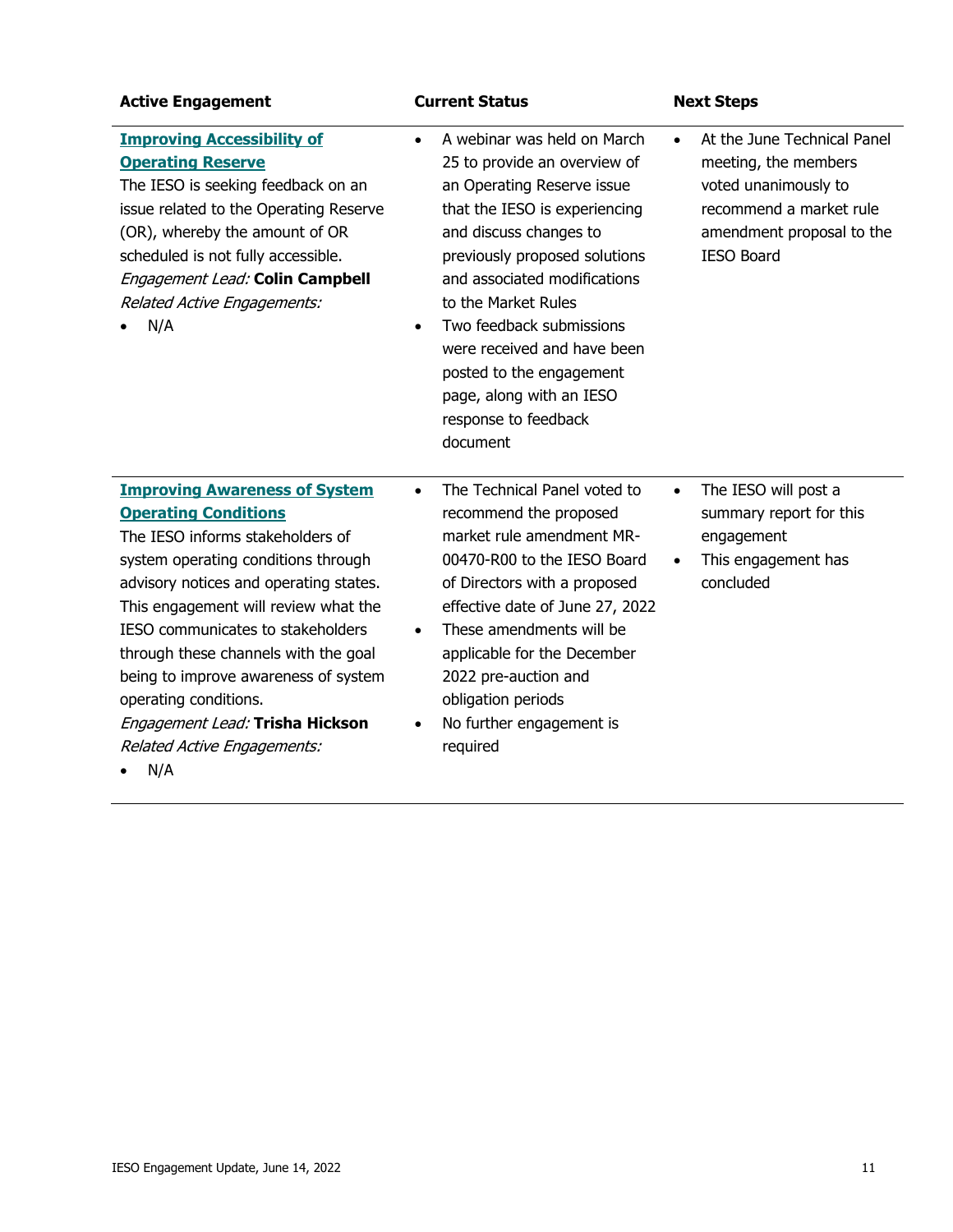| <b>Active Engagement</b>                                                                                                                                                                                                                                                                                                                                                                                                                                                                                                         | <b>Current Status</b>                                                                                                                                                                                                                                                                                                                                  | <b>Next Steps</b>                                                                                                                                                                                                             |
|----------------------------------------------------------------------------------------------------------------------------------------------------------------------------------------------------------------------------------------------------------------------------------------------------------------------------------------------------------------------------------------------------------------------------------------------------------------------------------------------------------------------------------|--------------------------------------------------------------------------------------------------------------------------------------------------------------------------------------------------------------------------------------------------------------------------------------------------------------------------------------------------------|-------------------------------------------------------------------------------------------------------------------------------------------------------------------------------------------------------------------------------|
| <b>Market Renewal Program (MRP)</b><br><b>Implementation</b><br>The Implementation phase of the<br>Market Renewal Program will begin by<br>codifying the design into the Market<br>Rules and Market Manuals, and then<br>proceed onto creating tools, testing,<br>training and readiness for bringing the<br>renewed market to life.<br>Engagement Lead: Declan Doyle<br>Related Active Engagements:<br><b>Resource Adequacy</b><br><b>Enabling Resources</b><br>DER Market Vision & Design Project<br><b>Hybrid Integration</b> | The IESO has responded to<br>$\bullet$<br>comments on the Calculation<br>Engine batch of market rules<br>The IESO has also posted<br>$\bullet$<br>some background information<br>on Constraint Violation Pricing<br>for Dispatchable Hydroelectric<br><b>Resources</b>                                                                                 | A webinar will be held on<br>June 21, materials are<br>posted, and will cover<br>Thermal State transitions,<br><b>Transmission Rights Market</b><br>transitional design, and<br>forecast upcoming<br>engagement opportunities |
| <b>Updates to IESO Monitoring</b><br><b>Requirements: Phasor Data</b><br>The IESO is seeking feedback on<br>proposed updates to Appendices 4.15/<br>4.16 to enable generators and<br>transmitters to install phasor technology<br>infrastructure and provide phasor data<br>to the IESO.<br>Engagement Lead: Colin Campbell<br>Related Active Engagements:<br>N/A                                                                                                                                                                | A webinar was held on<br>February 23 to provide<br>updates on Market Rules<br>developments, including<br>salient updates in the Market<br>Manual and a revised timeline<br>for Market Rules enforcement<br>On March 22 the Technical<br>Panel passed the vote and the<br>proposed market rule<br>amendments are now posted<br>for stakeholder feedback | The IESO will post a<br>$\bullet$<br>summary report for this<br>engagement<br>This engagement has<br>concluded                                                                                                                |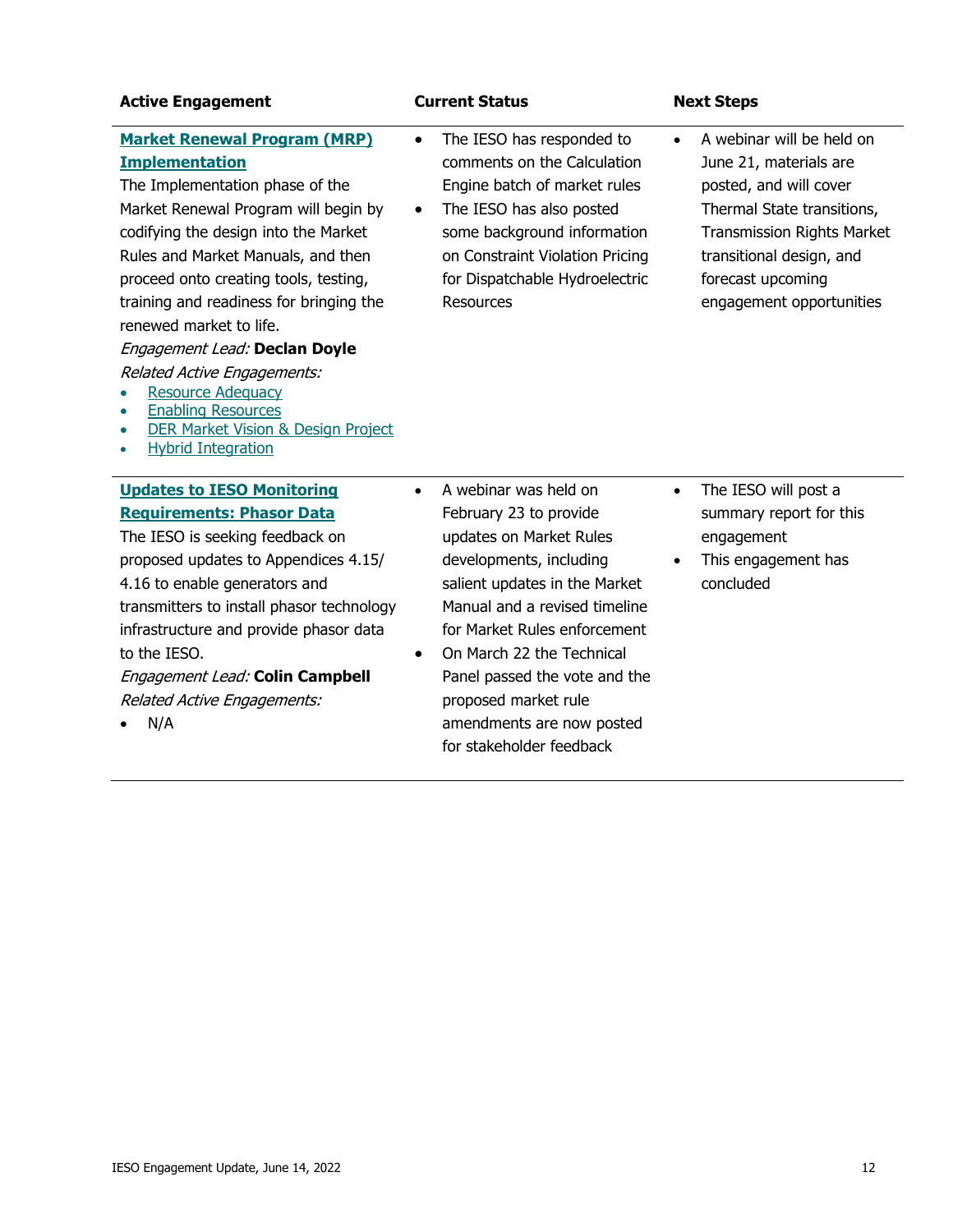## Sector Evolution

Engagements that look to the future to see how innovation, new technologies and new collaborations can improve how we conduct our business.

| <b>Active Engagement</b>                                                                                                                                                                                                                                                                                                                                                                                                                                           | <b>Current Status</b>                                                                                                                                                                                                                                                                                                                                                                                           | <b>Next Steps</b>                                                                                                                                          |
|--------------------------------------------------------------------------------------------------------------------------------------------------------------------------------------------------------------------------------------------------------------------------------------------------------------------------------------------------------------------------------------------------------------------------------------------------------------------|-----------------------------------------------------------------------------------------------------------------------------------------------------------------------------------------------------------------------------------------------------------------------------------------------------------------------------------------------------------------------------------------------------------------|------------------------------------------------------------------------------------------------------------------------------------------------------------|
| 2021-2024 Conservation and<br><b>Demand Management (CDM)</b><br><b>Framework - Mid-Term Review</b><br>The Minister of Energy has asked the<br>IESO to assess the performance of<br>existing CDM programs and the<br>alignment of targets and budgets with<br>emerging customer and system needs.<br>Engagement Lead: Jason Grbavac<br>Related Active Engagements:<br>2021 Annual Planning Outlook<br>2022 Annual Acquisition Report<br>Pathways to Decarbonization | A webinar was held on April 22<br>$\bullet$<br>to inform stakeholders of the<br>mid-term review process and<br>approach, seek input on CDM<br>trends, program gaps and<br>opportunities<br>Five feedback submissions were<br>$\bullet$<br>received and have been posted<br>to the engagement webpage,<br>along with the IESO response to<br>feedback document                                                   | The next engagement<br>$\bullet$<br>session will take place in<br>July                                                                                     |
| <b>Clean Energy Credits</b><br>The Ministry of Energy has asked the<br>IESO to assess options for the<br>establishment and ongoing operation<br>and management of a registry to<br>support the creation and/or recognition,<br>trading and valuation, and the<br>retirement of renewable and clean<br>energy credits (CECs) within the<br>province.<br>Engagement Lead: Trisha Hickson<br>Related Active Engagements:<br>N/A                                       | A webinar was held on April 21<br>$\bullet$<br>to discuss feedback received to<br>date, registry features &<br>functionality, product offering<br>options and next steps<br>Thirteen submissions were<br>$\bullet$<br>received and have been posted<br>to the engagement webpage<br>The IESO also hosted five<br>technical sessions focused on<br>specific areas of design to collect<br>more detailed feedback | An IESO response to<br>$\bullet$<br>feedback document will<br>be posted by July<br>The next engagement<br>$\bullet$<br>session is scheduled for<br>Q3 2022 |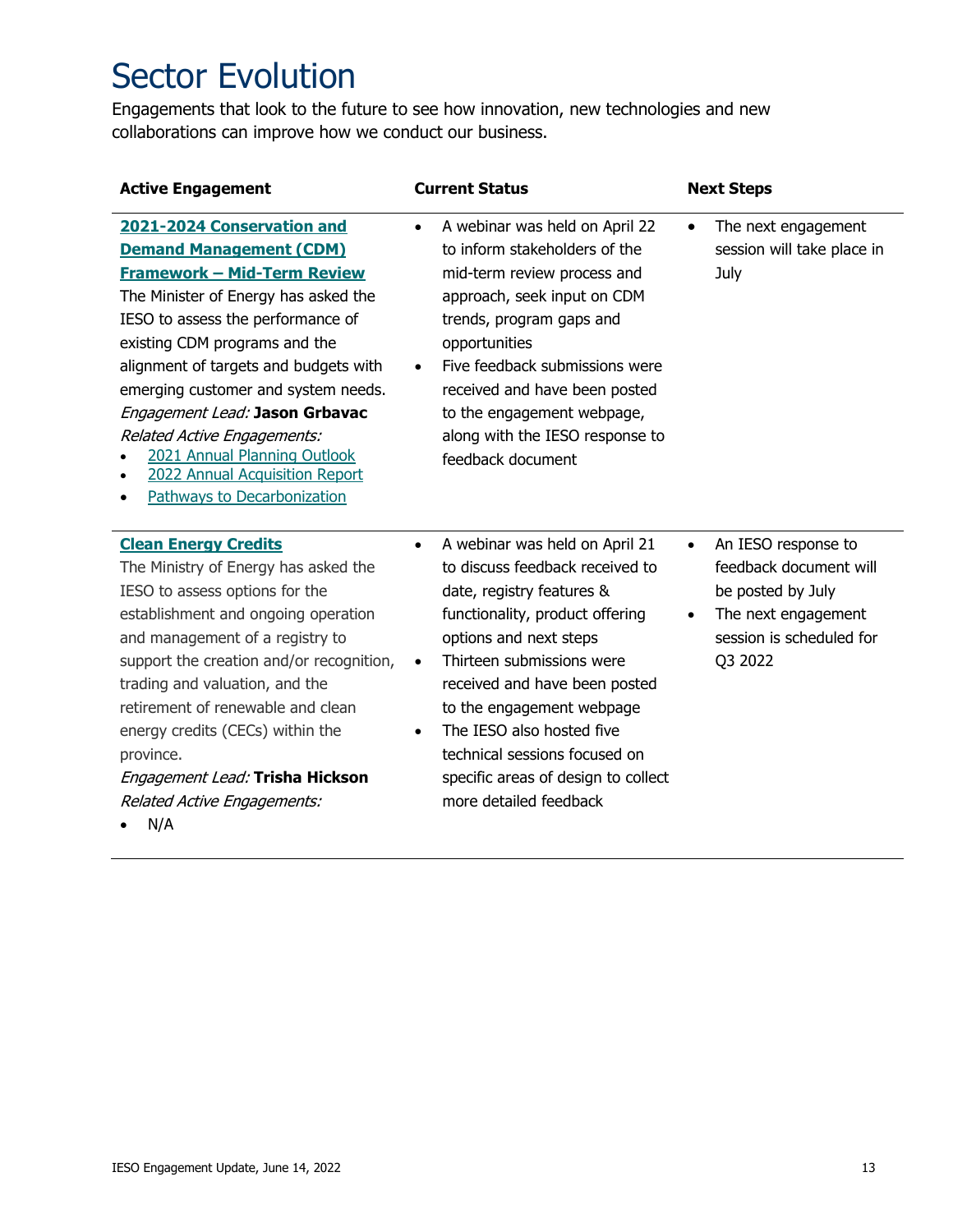| <b>Active Engagement</b>                                                                                                                                                                                                                                                                                                                                                                                                                                                                                                                    | <b>Current Status</b>                                                                                                                                                                                                                                                                                                                                                                                                                                                                   | <b>Next Steps</b>                                                                                                           |
|---------------------------------------------------------------------------------------------------------------------------------------------------------------------------------------------------------------------------------------------------------------------------------------------------------------------------------------------------------------------------------------------------------------------------------------------------------------------------------------------------------------------------------------------|-----------------------------------------------------------------------------------------------------------------------------------------------------------------------------------------------------------------------------------------------------------------------------------------------------------------------------------------------------------------------------------------------------------------------------------------------------------------------------------------|-----------------------------------------------------------------------------------------------------------------------------|
| <b>Industrial Energy Efficiency</b><br><b>Program</b><br>The 2021-2024 Conservation Demand<br>Management (CDM) Framework will<br>include a new customer focused<br>program in 2022 for large transmission<br>and distribution connected industrial<br>consumers. The program is anticipated<br>to enable large industrial consumers to<br>specify funding needed to meet capital<br>hurdles, or other business case<br>requirements for large complex<br>projects.<br>Engagement Lead: Trisha Hickson<br>Related Active Engagements:<br>N/A | There are no further<br>engagements planned and the<br>program has launched                                                                                                                                                                                                                                                                                                                                                                                                             | The IESO will post a<br>$\bullet$<br>summary report for this<br>engagement<br>This engagement has<br>$\bullet$<br>concluded |
| <b>Innovation and Sector Evolution</b><br><b>White Papers</b><br>The IESO intends to develop and<br>release a series of white papers to<br>support the creation of a shared, fact-<br>based understanding of emerging<br>opportunities and trends.<br>Engagement Lead: Colin Campbell<br>Related Active Engagements:<br><b>DER Potential Study</b><br><b>DER Roadmap</b><br><b>IESO York Region Non-Wires</b><br><b>Alternatives Demonstration Project</b>                                                                                  | A webinar was held on February<br>23 where the IESO began<br>discussions on the next white<br>paper in the series: Applications<br>of Artificial Intelligence (AI),<br>Machine Learning and other<br>Advanced Technology in the<br><b>Electricity Sector</b><br>The IESO sought feedback on<br>key considerations to inform the<br>future strategy of this<br>technology and to understand<br>market participant goals<br>Responses to the AI Whitepaper<br>Survey were due by March 31 | The IESO is currently<br>$\bullet$<br>reviewing the AI<br><b>Whitepaper Survey</b><br>responses                             |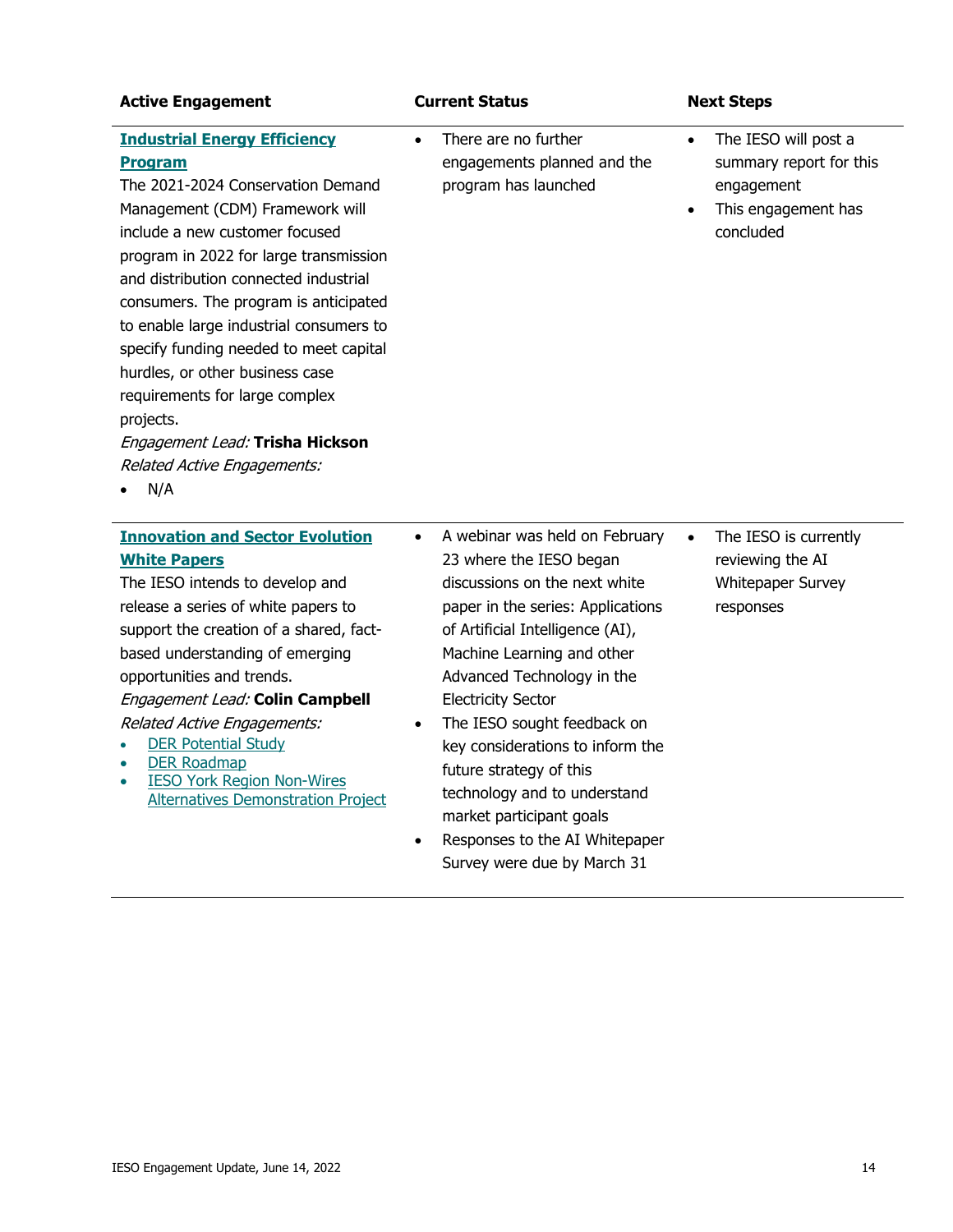| <b>Active Engagement</b>                                                                                                                                                                                                                                                                                                                                                                                                                                                                                                                                                                                                                                                                                                                                              | <b>Current Status</b>                                                                                                                                                                                                                                         | <b>Next Steps</b>                                                                                                                                                |
|-----------------------------------------------------------------------------------------------------------------------------------------------------------------------------------------------------------------------------------------------------------------------------------------------------------------------------------------------------------------------------------------------------------------------------------------------------------------------------------------------------------------------------------------------------------------------------------------------------------------------------------------------------------------------------------------------------------------------------------------------------------------------|---------------------------------------------------------------------------------------------------------------------------------------------------------------------------------------------------------------------------------------------------------------|------------------------------------------------------------------------------------------------------------------------------------------------------------------|
| <b>IESO York Region Non-Wires</b><br><b>Alternatives Demonstration Project</b><br>The IESO, with support from Natural<br>Resources Canada, is undertaking a<br>demonstration in York Region to explore<br>market-based approaches to secure<br>energy and capacity services from<br>Distributed Energy Resources (DERs)<br>for local needs.<br>Engagement Lead: Colin Campbell<br>Related Active Engagements:<br><b>DER Market Vision &amp; Design Project</b><br><b>DER Potential Study</b><br><b>DER Roadmap</b><br><b>Innovation and Sector Evolution</b><br><b>White Papers</b>                                                                                                                                                                                   | The Final Year 2<br>$\bullet$<br>Demonstration Program Rules<br>and Contracts were posted on<br>August 25 with the opening of<br>the Initial Year 2 registration<br>On October 20-21, pre- and<br>$\bullet$<br>post-auction reports were<br>posted for Year 2 | An Evaluation Report<br>$\bullet$<br>including lessons<br>learned will be<br>published by Q4 2022;<br>this is the last major<br>milestone for this<br>engagement |
| <b>Pathways to Decarbonization</b><br>The IESO will inform stakeholders on<br>the study approach and provide<br>transparency around the assumptions<br>that will be used in the analysis of the<br>Ministry's request that the IESO<br>evaluate a moratorium on the<br>procurement of new natural gas<br>generating stations in this decade<br>(reliability, cost, environmental<br>considerations) and develop an<br>achievable pathway to phase out<br>natural gas generation and achieve zero<br>emissions in the electricity sector.<br>Engagement Lead: Trisha Hickson<br>Related Active Engagements:<br><b>Clean Energy Credits</b><br>2021 Annual Planning Outlook<br>2022 Annual Acquisition Report<br><b>Resource Adequacy</b><br><b>DER Potential Study</b> | The IESO intends to post its<br>$\bullet$<br>response to feedback received<br>on the study assumptions by<br>the end of June                                                                                                                                  | Next steps on the study<br>$\bullet$<br>and engagement plans to<br>follow in Q3/Q4                                                                               |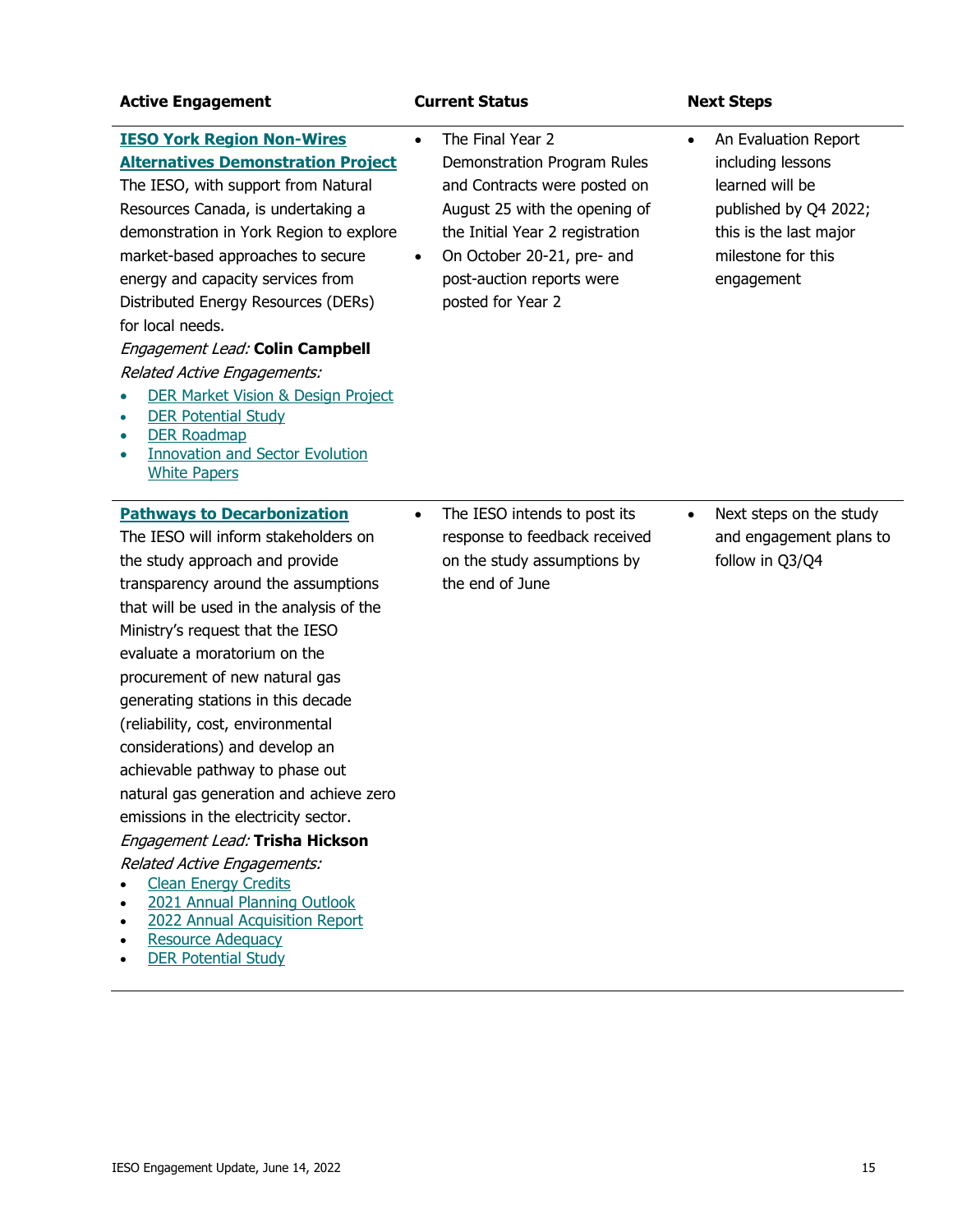## Updates on the Stakeholder Advisory Committee, Technical Panel and Transmission-Distribution Coordination Working Group

| <b>Group</b>                                                                                                                                                                                                                                                                                                                                                                               | <b>Current Status</b>                                                                                                                                                                                                                                                                                                                                                                                                                                                                                                                                                                                                                                                                                                                    | <b>Next Steps</b>                                                                                                                                                                                                                            |
|--------------------------------------------------------------------------------------------------------------------------------------------------------------------------------------------------------------------------------------------------------------------------------------------------------------------------------------------------------------------------------------------|------------------------------------------------------------------------------------------------------------------------------------------------------------------------------------------------------------------------------------------------------------------------------------------------------------------------------------------------------------------------------------------------------------------------------------------------------------------------------------------------------------------------------------------------------------------------------------------------------------------------------------------------------------------------------------------------------------------------------------------|----------------------------------------------------------------------------------------------------------------------------------------------------------------------------------------------------------------------------------------------|
| <b>Stakeholder Advisory Committee</b><br>(SAC)<br>The Committee is a forum for its<br>members to be informed of IESO<br>activities and to provide timely policy<br>advice and feedback both broadly on<br>behalf of the electricity sector and<br>their constituency, directly to the<br>IESO Board and Executive with<br>respect to the IESO's mandate.<br>Engagement Lead: Jason Grbavac | A call for nominations was issued<br>$\bullet$<br>on March 17 to find a member to<br>represent the Ontario's community<br>constituency, specifically targeting<br>a municipal representative                                                                                                                                                                                                                                                                                                                                                                                                                                                                                                                                             | The next public SAC<br>$\bullet$<br>meetings are scheduled<br>for July 6 and August 31                                                                                                                                                       |
| <b>Technical Panel (TP)</b><br>The Technical Panel's mandate is to<br>review amendments to the Market<br>Rules for Ontario's electricity market,<br>and as requested, advise the IESO<br>Board of Directors on specific<br>technical issues relating to the<br>operation of the IESO-administered<br>market.<br>Engagement Lead: Agatha Pyrka                                              | The May meeting included two<br>$\bullet$<br>vote to recommend items:<br>Replacement of the IESO<br>Settlement System and Improving<br>Awareness of System Operating<br>Conditions of which both items<br>were carried forward; the vote to<br>recommend for the 2022 Capacity<br>Auction was deferred to the June<br>meeting<br>The June meeting included two<br>$\bullet$<br>vote to recommend items where<br>members unanimously voted to<br>recommend a market rule<br>amendment proposal for the<br>Improving Accessibility of<br>Operating Reserve item to the<br>IESO Board and a majority voted<br>not to recommend a market rule<br>amendment proposal regarding<br>the 2022 Capacity Auction<br>enhancements to the IESO Board | The July meeting includes<br>$\bullet$<br>one vote to recommend<br>item for the Adjustments<br>to Intertie Flow Limits as<br>well an education item on<br>the MRP Calculation<br>Engine batch<br>No meeting has been<br>scheduled for August |